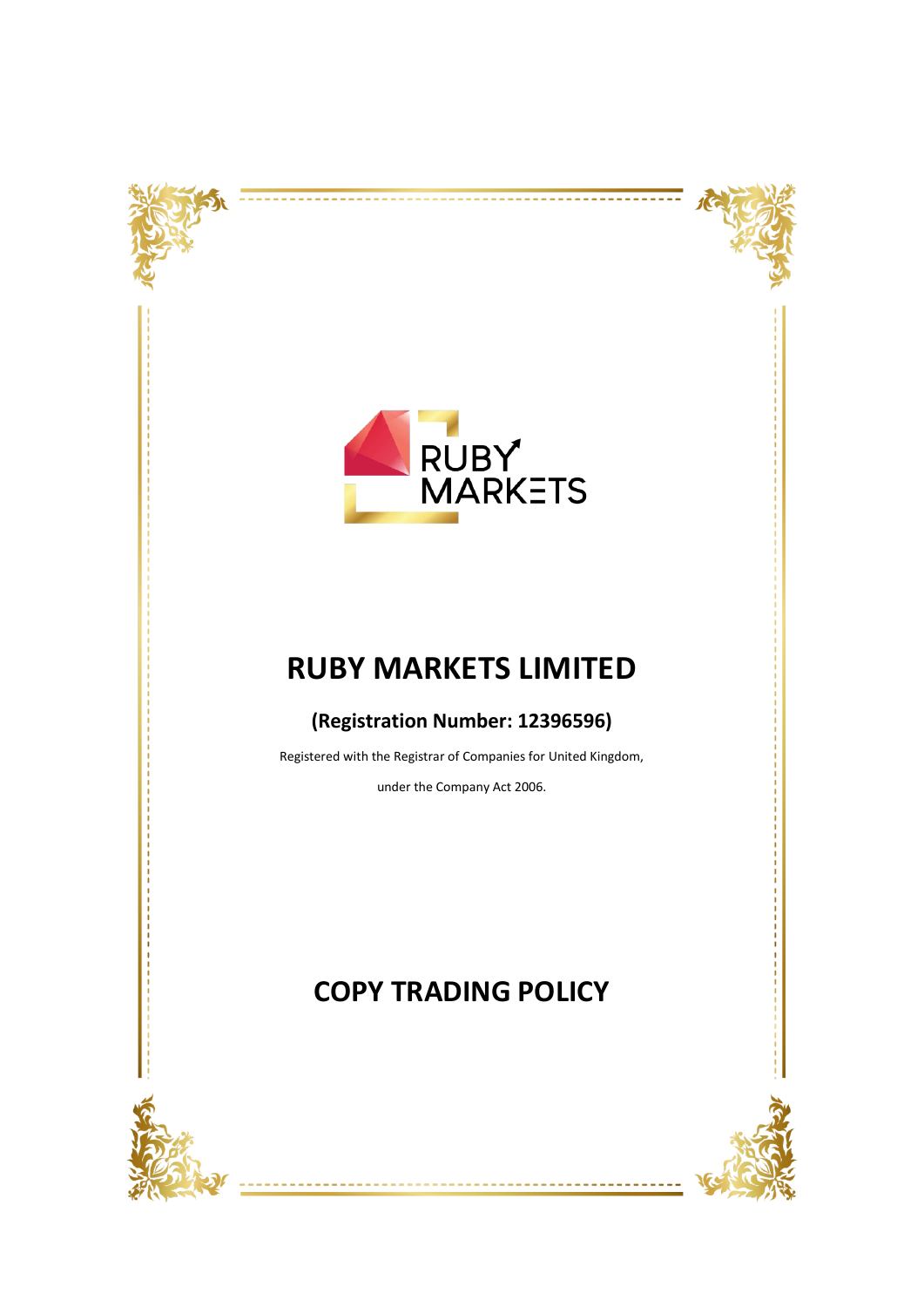

### **Copy Trading Policy**

Personal Details, Communications, Personal Contents and Feedback within RUBY MARKETS LIMITED Copy Trading Network

By accepting these Terms and Conditions, you agree and acknowledge that the following information and content shall be considered non-confidential and non-proprietary information such as: your display name, picture or avatar, country of residence, gender, networks, list of friends, list of traders who are following your trades, list of mentors whom you are copying, list of trades which you are making, statistics of your trading results, your chats, feedback, posting, blogs, emotions, network status, mentor status, including without limitation any other posting within the sphere of RUBY MARKETS LIMITED copy trading network platform, RUBY MARKETS LIMITED Facebook page, RUBY MARKETS LIMITED Twitter, and any other forums and discussion board which is officially sponsored and approved by RUBY MARKETS LIMITED but not inclusive of – "your personal KYC (Know Your Customer) data which is privy only to the regulators, banks and RUBY MARKETS LIMITED compliance and funding officers".

When participating in any Copy Trading activity on the RUBY MARKETS LIMITED platform, users are able to make public their display names, portfolio trading history information, trading strategies and performance results, in so doing any such information is considered to be non-confidential and nonproprietary information available for public viewing. The RUBY MARKETS LIMITED platform allows for anyone to make available their trading performance for all others to view.

By providing such content, you specifically grant RUBY MARKETS LIMITED a non-exclusive, irrevocable, transferable, sub-licensable, royalty-free, worldwide license to use, copy, duplicate store, present and/or publish all or any part of your content, and we shall be free to use such content in any manner or media whatsoever, on an unrestricted basis and without any attribution or royalties or other compensation to be paid to you, including without limitation, within or outside our website, advertisements, in printed media and newspapers.

#### **Communications within the RUBY MARKETS LIMITED Copy Trading**

You agree and are responsible for all content, information and materials which you submit and transmit in any of RUBY MARKETS LIMITED website, social media, forums, knowledge hub, affiliate forum, blog, and other communication tools sponsored and setup by RUBY MARKETS LIMITED and affiliate companies.

You are liable for all the contents you publish across such media in regards as to the legality, reliability, appropriateness, originality, copyright of such information.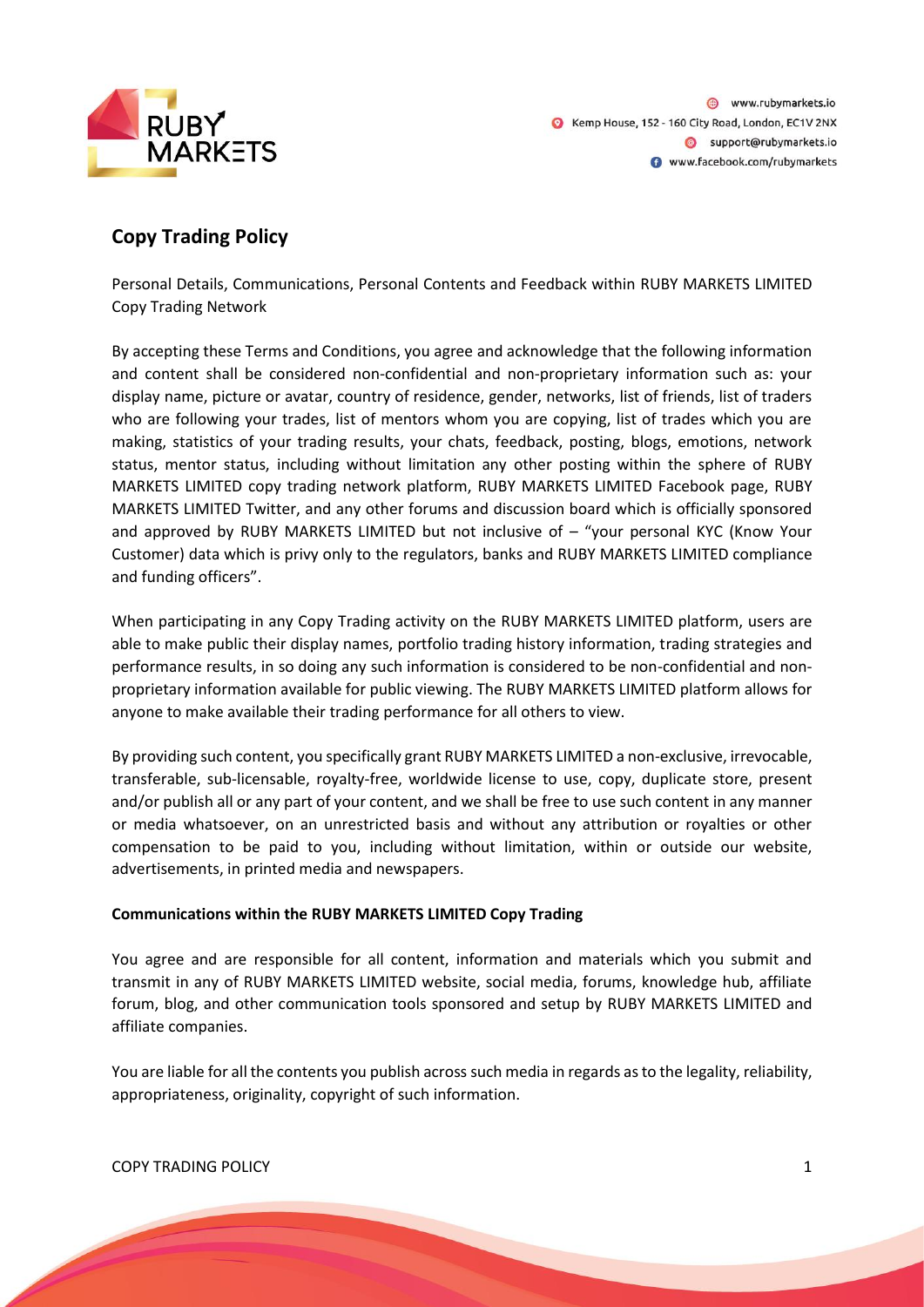

You represent and warrant that:

- 1. you own all title rights to any content you provide, and
- 2. you agree to the posting of your content by us in any manner, media and any other means on an unrestricted basis and will indemnify us in regards to any violation of other privacy rights, publicity rights, copyrights, contract rights or any other rights of any individual or organization.

You also agree to be solely liable for any damages resulting from infringement or other violation of the copyrights, trademark, and other proprietary rights of any individual or entity, and for any other harm or losses resulting from any content.

The RUBY MARKETS LIMITED Copy Trading has been setup with the purpose of supporting all of its participants in sharing trading know-hows, ideas, information and other general support with the intention of helping others to trade more profitably.

As such we forbid any participants within the RUBY MARKETS LIMITED domain not limited to RUBY MARKETS LIMITED websites, social media, forums, knowledge hub, affiliate forums, blogs, and who may be using other communications tools sponsored and setup by RUBY MARKETS LIMITED and affiliated companies from engaging in any of the following:

- 1. Making statements as to your eligibility to provide investment advice, portfolio management and/or any other services and/or activity which may require a license, registration and/or notification in your state of residency and/or in the residency states of our users;
- 2. Making statements that RUBY MARKETS LIMITED and its affiliates endorse, maintain any control and/or guarantee the accuracy and/or completeness of the content you have published, posted and or shared with other users;
- 3. Posting, or publishing statements that contain sexually explicit content, can be considered to be grossly offensive, including expressions of bigotry, racism, hatred or profanity or that which may be considered hateful, threatening; inciting violence, or be considered religiously offensive;
- 4. Sending unauthorized commercial communications (such as spam) for directing people to our website or any other website affiliated or not, using third party applications and/or utilizing our services to do such; including statements that are abusive, defamatory, harassing, racist, sexual in nature and/or insulting statements to other users or otherwise;
- 5. Making statements that advertise or promote any other online entities including brokerages or trading platforms and/or any services offered by yourself, any other person or entity;
- 6. Collecting users' content or information, or otherwise accessing our websites and/or services, using automated means (such as harvesting bots, robots, spiders, or scrapers);
- 7. Uploading viruses or other malicious codes;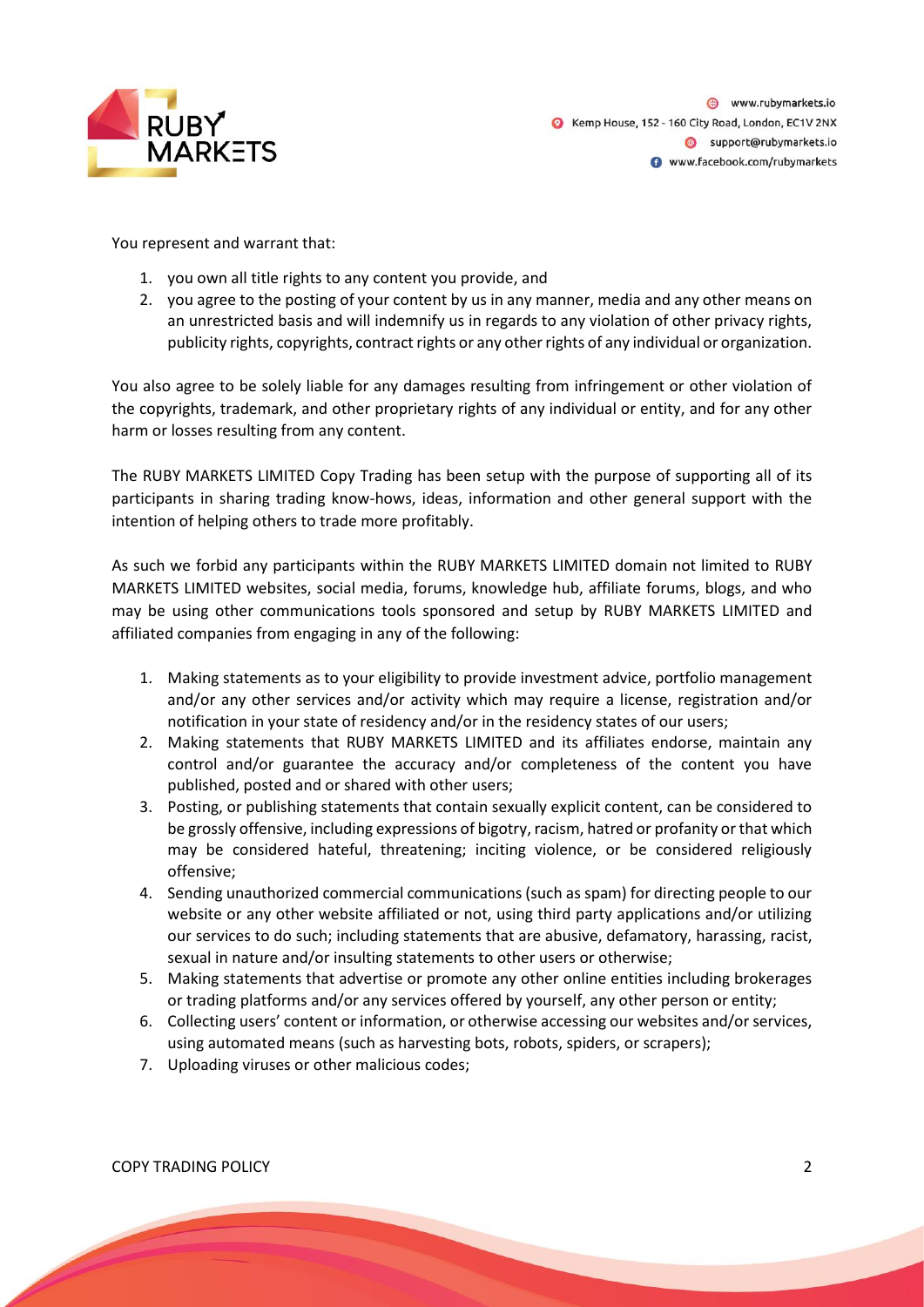

- 8. Soliciting personal information and/or login information or accessing an account belonging to someone else;
- 9. Using our websites and/or Services to do anything unlawful, misleading, malicious, or discriminatory;
- 10. Doing anything that could disable, overburden, or impair the proper working of RUBY MARKETS LIMITED, such as a denial of service attack and/or facilitate or encourage any violations of these Terms and Conditions.
- 11. You acknowledge that all unsubstantiated performance claims may be removed from any of our websites. If you violate the above we shall have the right to terminate your account and registration on our Services. If your account and registration are terminated due to the above misuse we will refund any funds which may be in your account.

The above ruling applies to all traders and non-traders who have signed up with RUBY MARKETS LIMITED of including those with mentor status.

We do not undertake to review and monitor all the Content and We do not in any manner endorse, support, sanction, encourage, verify or agree with any such Content. We reserve the right to review, monitor, revise and/or remove any such Content in any way we see fit in our sole discretion.

All analytical tools (such as market data, price quotes, exchange rates, news, headlines and graphs), links to other websites, third party newsletters we provide you with are for your convenience. By doing so, we are not endorsing, giving any representation, warranting, guaranteeing or sponsoring the accuracy, correctness, timeliness, completeness, suitability of such information for you and/or as to the effect or consequences of such information on you.

Such information and tools are provided solely to assist you to make your own investment decisions and providing you with such does not amount to investment advice or unsolicited financial promotions to you.

It is very important to make a distinction between indicative prices which are displayed on charts and deal prices which are displayed on our trading platform. Indicative quotes only give an indication of where the market is. You understand that we are not obligated to continue to provide any tools and information and if need be we may remove such informative tools from our website at any time.

Furthermore, we are not obligated to update the information displayed on our website at any time and we will not be liable for the termination, interruption, delay or inaccuracy of any Market Information. The financial information we post on our website may be provided by third parties for the benefit or our users and as such you undertake not to enable deep linking or any other form of redistribution or reuse of the information, to any non-authorized users.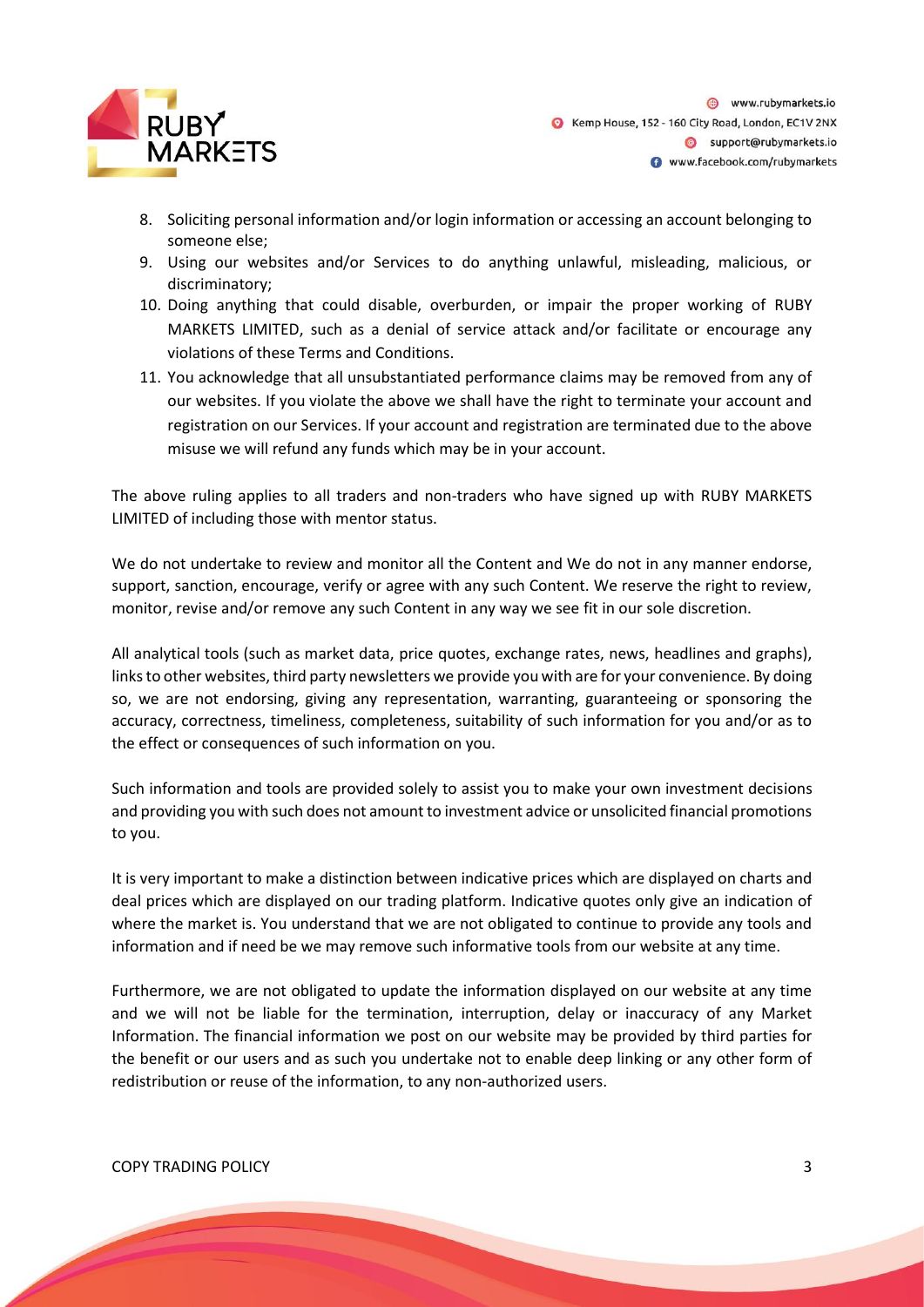

We urge you to read and fully understand the terms and conditions and other policies of such websites, newsletters and information before using them. Any information or material placed on our websites by third parties solely reflects their views, and are the responsibility of, those who post such information or material, and do not represent the views of RUBY MARKETS LIMITED and/or its affiliates.

Such information is not to be considered as constituting a track record. Past performance is no guarantee of future results and we specifically advise clients and prospects to carefully review all claims and representations made by other traders, advisors, bloggers, money managers and system vendors before making an investment decision on the basis of any of the foregoing.

IN NO EVENT SHALL RUBY MARKETS LIMITED AND/OR ITS AFFILIATES BE LIABLE, DIRECTLY OR INDIRECTLY, TO ANYONE FOR ANY DAMAGE OR LOSS ARISING FROM OR RELATING TO ANY USE, CONTINUED USE OR RELIANCE ON ANY SUCH TOOLS, WEBSITES, NEWSLETTERS AND/OR INFORMATION.

Neither RUBY MARKETS LIMITED, nor our officers, principals, employees or agents shall be liable to any person for any losses, damages, costs or expenses (including, but not limited to, loss of profits, loss of use, direct, indirect, incidental or consequential damages) resulting from any errors in, omissions of or alterations to any information and/or Content.

The foregoing shall apply regardless of whether a claim arises in contract, tort, negligence, strict liability otherwise.

#### **Risks Disclaimers and Limitations on Liability**

#### **General Risk Statement**

All traders need to understand that trading foreign exchange on margin carries high potential rewards but also high potential risks that may not be suitable for all investors. Before deciding to trade foreign exchange, you should carefully consider your investment objectives, level of experience and risk appetite.

Past performance is not indicative of future results, which can vary due to market volatility. The possibility exists that you could sustain a loss of some or all of your initial investment and therefore you should not invest money that you cannot afford to lose. You should be aware of all the risks associated with foreign exchange trading and seek advice from an independent financial advisor if you have any doubts. Any opinions, news, research, analyses, prices or other information contained on this website or linked to from this website are provided as general market commentary and do not constitute investment advice.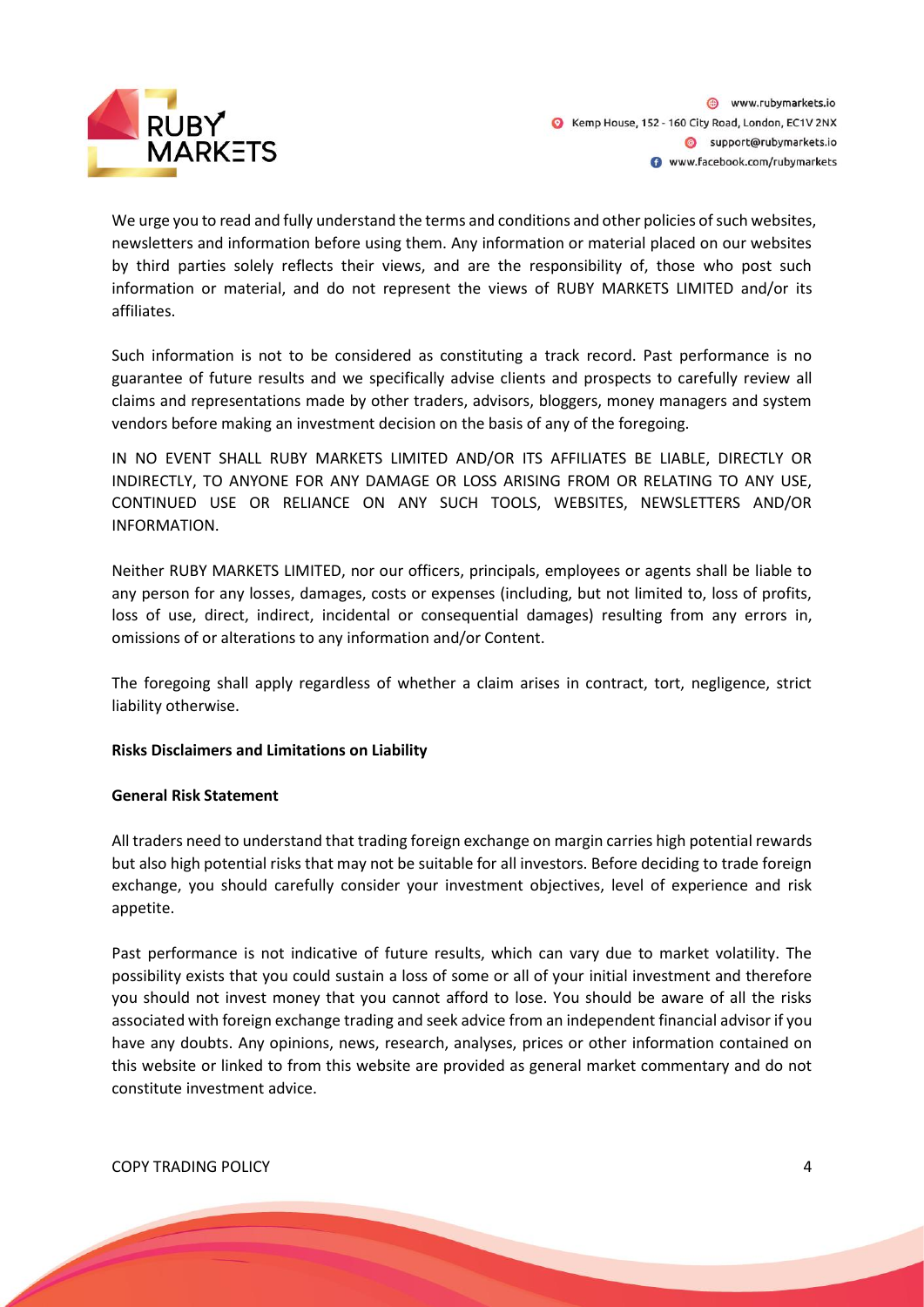

RUBY MARKETS LIMITED shall carry no liability under any circumstance to any person or entity for (a) any loss or damage in whole or part caused by, resulting from, or relating to any transactions related to trading any financial instruments offered on the platform or (b) any direct, indirect, special, consequential or incidental damages whatsoever. Any persons following and/or copying the trades of other traders need to be fully aware that is involve a high level of risk, copying trades of topperforming traders does not guarantee profits.

In addition persons need to be aware at times that they may be may be following/copying the trading decisions made by inexperienced/unprofessional traders. Additionally anyone that is copying trades needs to remember that the traders being copied may have a differing purpose or intention, a higher risk tolerance and or be trading with a higher financial status.

Past performance of any RUBY MARKETS LIMITED Copy Trading Member or appointed Mentors is not a reliable indicator of their future performance. Content on RUBY MARKETS LIMITED's Copy Trading Hub is generated by members of its community and does not contain advice or recommendations made by or on behalf of RUBY MARKETS LIMITED.

#### **Accountability for Each Financial Transaction**

By using our Services, You agree to be fully, independently and personally liable for each transaction and/or credit card transaction made on our System through your account. As such, you must make sure that you are the only person with access to your account at all times. You must make sure that no minors have access to your account.

If you do not settle a transaction performed through your account you shall be liable to us and must indemnify us in the amount necessary to cover the entire cost, whether indirect or direct, of the transaction. In the unlikely event that a contract is entered to acquire or sell currency at a price that does not reflect the market price (such as an event where a technical error such as a bug or defect has caused a malfunction that has affected the price of the transaction) we shall reserve our right to terminate and cancel any such transactions.

In the event of such an occurrence will notify you of our decision to cancel the transaction and explain our reasons to you. On the other hand, you are required to inform us of any malfunction should you experience such a malfunction whilst trading on our system.

#### **Restrictions on Financial Transactions**

You understand that financial regulations, financial codes, financial ethics and contractual requirements vary worldwide. As such, you understand that ultimately it is your responsibility to make sure that you comply with any and all local regulations, directives, restrictions and laws in your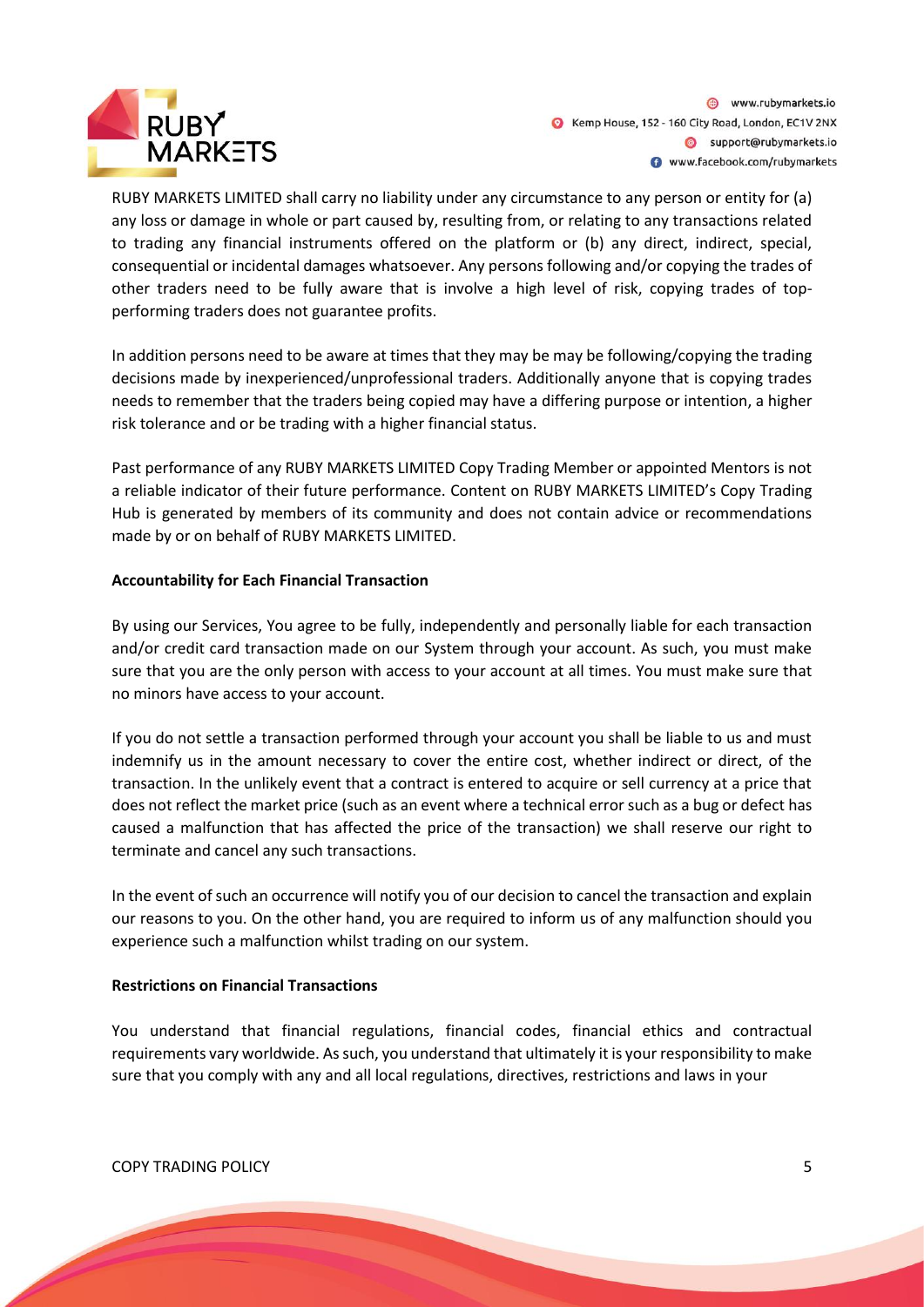

local place of residence before using our Services. We strictly state that we do not permit the use of our services by users from jurisdiction in which the use of our services is not permitted.

These Terms and Conditions is not offering or soliciting the use of our services to any one located in a jurisdiction in which the specific use is not authorized or otherwise permitted by local laws.

Please note that RUBY MARKETS LIMITED shall apply its own spread to all transactions and trades made by using our services, which can increase the cost of the transactions and trades accordingly.

By using our services, you declare that all the funds that you use and invest on our services do not originate in any way from drug trafficking, abduction, terrorist activity or any other criminal activity that is unlawful or could be considered unlawful by any authority.

In the event that we been made aware by any third party or may have reason to be suspicious that you may be engaging in or have engaged in fraudulent, unlawful or improper activity, including, without limitation, money laundering activities, or conduct otherwise in violation of these Terms and Conditions, your access to the Services may be terminated immediately and/or your account blocked.

If your account is terminated or blocked in such circumstances, RUBY MARKETS LIMITED is under no immediate obligation to refund any funds that may be in your account, unless otherwise instructed by a relevant regulatory authority. In addition to terminating your access to the Service and/or blocking your account, we reserve the right to prevent you from accessing any of our other websites or servers, or accessing any other services offered by us.

In such circumstances we shall inform the relevant authorities, other online service providers and banks, credit card companies, electronic payment providers or other financial institutions of your identity and of any suspected unlawful, fraudulent or improper activity and seek advice on how to handle such funds that have been suspended.

In the event of such action being taken against you, you would be advised to cooperate fully with us to investigate any such activity to prove otherwise.

#### **Additional Risks Associated with Copy Trading**

RUBY MARKETS LIMITED and its affiliates are proud to provide you with the ability to interact, follow and copy other traders by using Information and/or Copy Trading features provided and/or made available on our websites and/or trading platforms. However, you should note that certain Copy Trading features are associated with various risks and you are urged to carefully read and consider the following risks before utilizing either of our Copy Trading Features: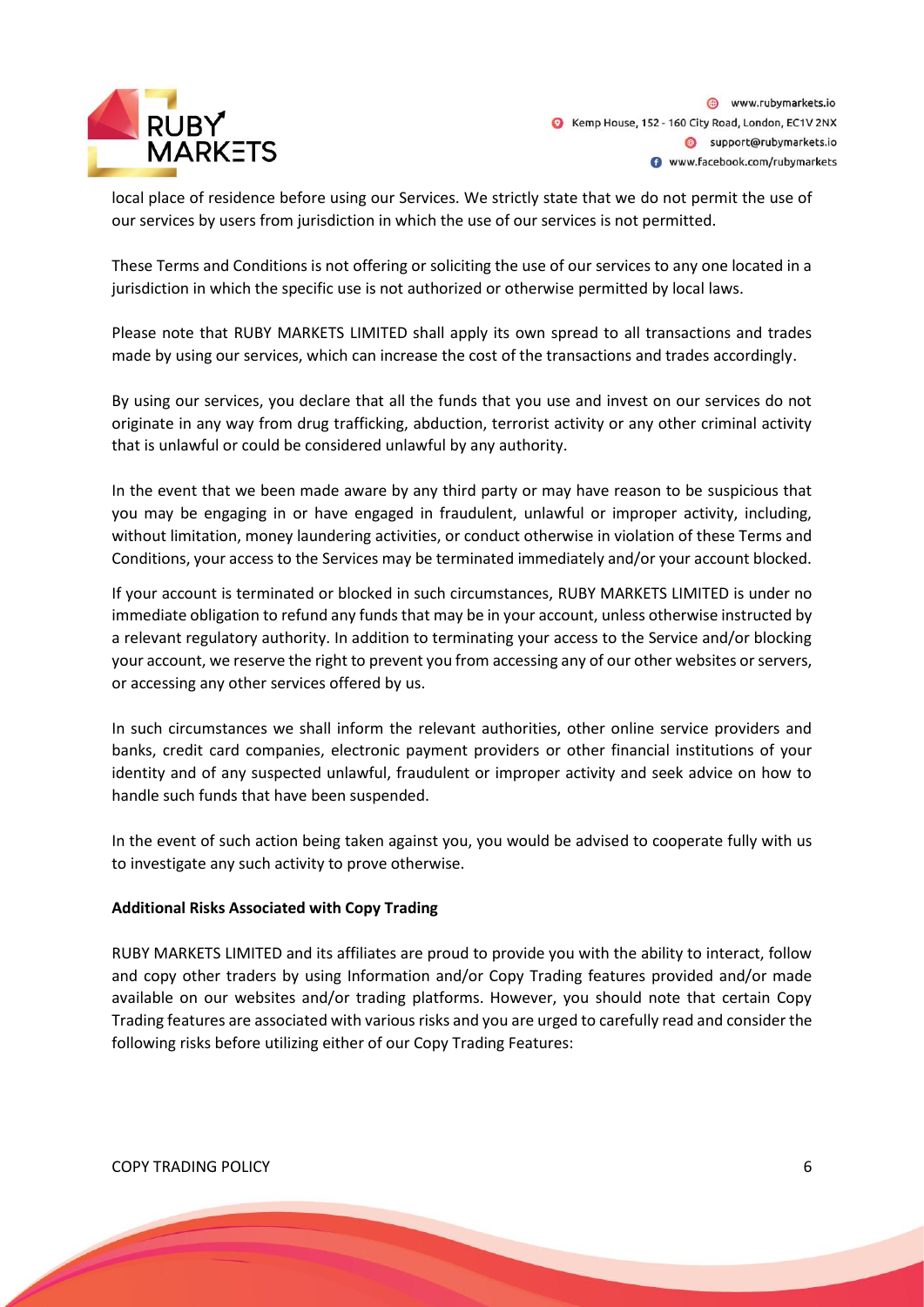

Copy Trading Features are provided by us solely for informational purposes. RUBY MARKETS LIMITED and its affiliates and their employees and agents are not investment or financial advisers.

IF YOU MAKE INVESTMENT DECISIONS IN RELIANCE ON INFORMATION WHICH IS AVAILABLE ON OUR WEBSITES OR AS A RESULT OF THE USE OF THE COPY TRADING FEATURES, YOU DO SO AT YOUR OWN RISK AND RUBY MARKETS LIMITED AND ITS AFFILIATES, THEIR EMPLOYEES AND ITS AGENTS WILL NOT BE LIABLE FOR ANY LOSSES THAT YOU MAY SUSTAIN. YOU SHOULD NOT MAKE ANY INVESTMENT DECISION WITHOUT FIRST CONDUCTING YOUR OWN RESEARCH.

YOU ARE SOLELY AND EXCLUSIVELY RESPONSIBLE FOR DETERMINING WHETHER ANY INVESTMENT, OR STRATEGY, OR ANY OTHER PRODUCT OR SERVICE IS APPROPRIATE OR SUITABLE FOR YOU BASED ON YOUR INVESTMENT OBJECTIVES AND PERSONAL AND FINANCIAL SITUATION.

A MENTOR trader's positions (with respect to any of our financial instruments) shall be copied using the lower of either the minimum position amount or with the same proportional amounts and with the same leverage, to the extent which is determined by the copy trader. All such positions shall be closed automatically if and when closed by the copied trader and/or if the copied trader's positions were automatically closed by us, for whatsoever reason, without providing any further notice and without any action on your part.

You should be prepared to bear the loss of the entire investment you have made when copy trading. You are fully responsible for any losses you may sustain as a result of the automatic execution of instructions generated as a result of the utilizing of any of the Copy Trading features.

If you place additional trades in your account or you modify or cancel an order generated by a Copy Trading feature you may achieve a materially different result than the user that you copied. Changing a copied position may cause its disconnection from the original position and not be automatically closed or changed when the original position is changed or closed.

Any past performance of our users indicated on our websites is not indicative of their future results and should be considered as hypothetical as more fully described below. It is important to understand that historical performance is not a guarantee of future performance.

When reviewing the content, portfolio, financial performance information, opinions or advice of another registered user, you should not assume that the user is unbiased, independent or qualified to provide financial information or advice.

HYPOTHETICAL PERFORMANCE RESULTS HAVE MANY INHERENT LIMITATIONS. NO REPRESENTATION OR GUARANTEE IS BEING MADE THAT ANY ACCOUNT WILL OR IS LIKELY TO ACHIEVE PROFITS OR LOSSES SIMILAR TO THOSE SHOWN AND MAY NOT TAKE INTO ACCOUNT FEES, SPREADS AND/OR TRADING COMMISSIONS THAT MAY BE CHARGED.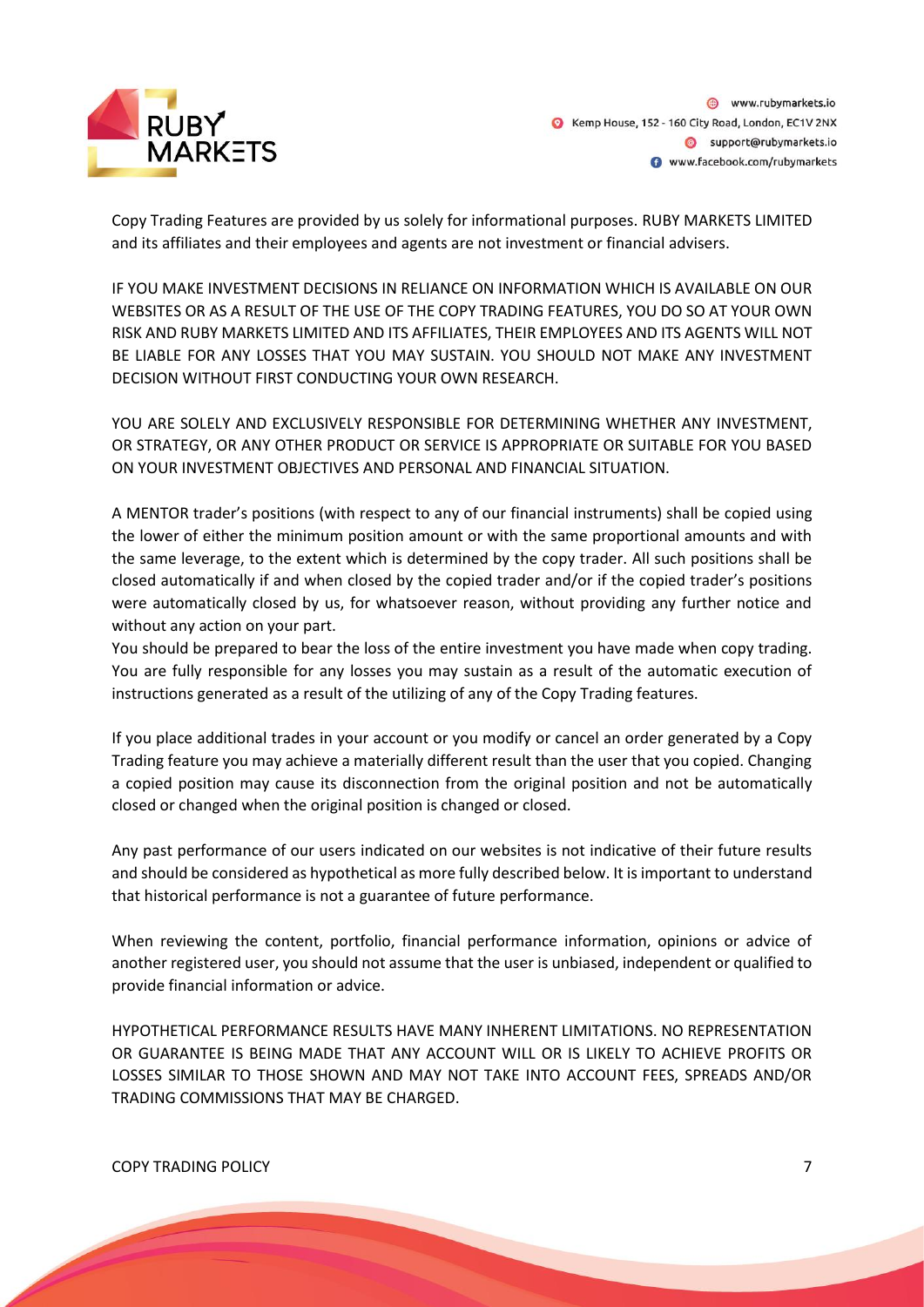

THE ACTUAL PERCENTAGE GAINS/LOSSES EXPERIENCED BY INVESTORS WILL VARY DEPENDING ON MANY FACTORS, INCLUDING BUT NOT LIMITED TO: STARTING ACCOUNT BALANCES (DEPOSITS AND WITHDRAWALS), MARKET BEHAVIOR, THE INVESTOR'S ACCOUNT SETTINGS AND THE PERFORMANCE OF THE COPIED USER. BECAUSE OF THIS, ACTUAL PERCENTAGE GAINS/LOSSES EXPERIENCED BY INVESTORS MAY BE MATERIALLY DIFFERENT THAN THE PERCENTAGE GAINS/LOSSES AS PRESENTED ON THIS WEBSITE. IN FACT, THERE ARE FREQUENTLY SHARP DIFFERENCES BETWEEN HYPOTHETICAL PERFORMANCE RESULTS AND THE ACTUAL RESULTS SUBSEQUENTLY ACHIEVED BY ANY PARTICULAR TRADING PROGRAM.

ONE OF THE LIMITATIONS OF HYPOTHETICAL PERFORMANCE RESULTS IS THAT THEY ARE GENERALLY PREPARED WITH THE BENEFIT OF HINDSIGHT. IN ADDITION, HYPOTHETICAL TRADING DOES NOT INVOLVE FINANCIAL RISK, AND NO HYPOTHETICAL TRADING RECORD CAN COMPLETELY ACCOUNT FOR THE IMPACT OF FINANCIAL RISK IN ACTUAL TRADING. FOR EXAMPLE, THE ABILITY TO WITHSTAND LOSSES OR TO ADHERE TO A PARTICULAR TRADING PROGRAM IN SPITE OF TRADING LOSSES ARE MATERIAL POINTS WHICH CAN ALSO ADVERSELY AFFECT ACTUAL TRADING RESULTS.

THERE ARE NUMEROUS OTHER FACTORS RELATED TO THE MARKETS IN GENERAL OR TO THE IMPLEMENTATION OF ANY SPECIFIC TRADING PROGRAM WHICH CANNOT BE FULLY ACCOUNTED FOR IN THE PREPARATION OF HYPOTHETICAL PERFORMANCE RESULTS AND ALL OF WHICH CAN ADVERSELY AFFECT ACTUAL TRADING RESULTS.

NO ASPECT OF THE INFORMATION AND/OR COPY TRADING FEATURE PROVIDED AND/OR MADE AVAILABLE ON OUR WEBSITES IS INTENDED TO PROVIDE, OR SHOULD BE CONSTRUED AS PROVIDING, ANY INVESTMENT, TAX OR OTHER FINANCIAL RELATED ADVICE OF ANY KIND. YOU SHOULD NOT CONSIDER ANY SUCH CONTENT AND/OR ANY SUCH FEATURE TO BE A SUBSTITUTE FOR PROFESSIONAL FINANCIAL ADVICE.

IF YOU CHOOSE TO ENGAGE IN TRANSACTIONS BASED ON CONTENT ON THE WEBSITE AND/OR ELECT TO COPY SPECIFIC TRADERS AND/OR TRADES, THEN SUCH DECISION AND TRANSACTIONS AND ANY CONSEQUENCES FLOWING THEREFROM ARE YOUR SOLE RESPONSIBILITY. WHILE INDIVIDUAL PARTICIPANTS MAY OFFER INVESTMENT ADVICE OR OPINIONS AND/OR EFFECT A TRANSACTION WHICH MAY BE SUBSEQUENTLY COPIED BY OTHER TRADERS, SUCH ADVICE, OPINIONS OR TRADES AMOUNT TO NOTHING MORE THAN EXCHANGES BETWEEN PERSONS WHO MAY BE ANONYMOUS OR UNIDENTIFIABLE OR SIMPLY THE EXECUTION OF A TRADE BY SUCH TRADERS.

RUBY MARKETS LIMITED AND ITS AFFILIATES DO NOT PROVIDE INVESTMENT ADVICE DIRECTLY, INDIRECTLY, IMPLICITLY, OR IN ANY MANNER WHATSOEVER BY MAKING SUCH INFORMATION AND/OR FEATURES AVAILABLE TO YOU. YOU SHOULD USE ANY INFORMATION GATHERED FROM HERE AND/OR UTILIZE THE COPY TRADING FEATURES ONLY AS A STARTING POINT FOR YOUR OWN INDEPENDENT RESEARCH AND INVESTMENT DECISION MAKING.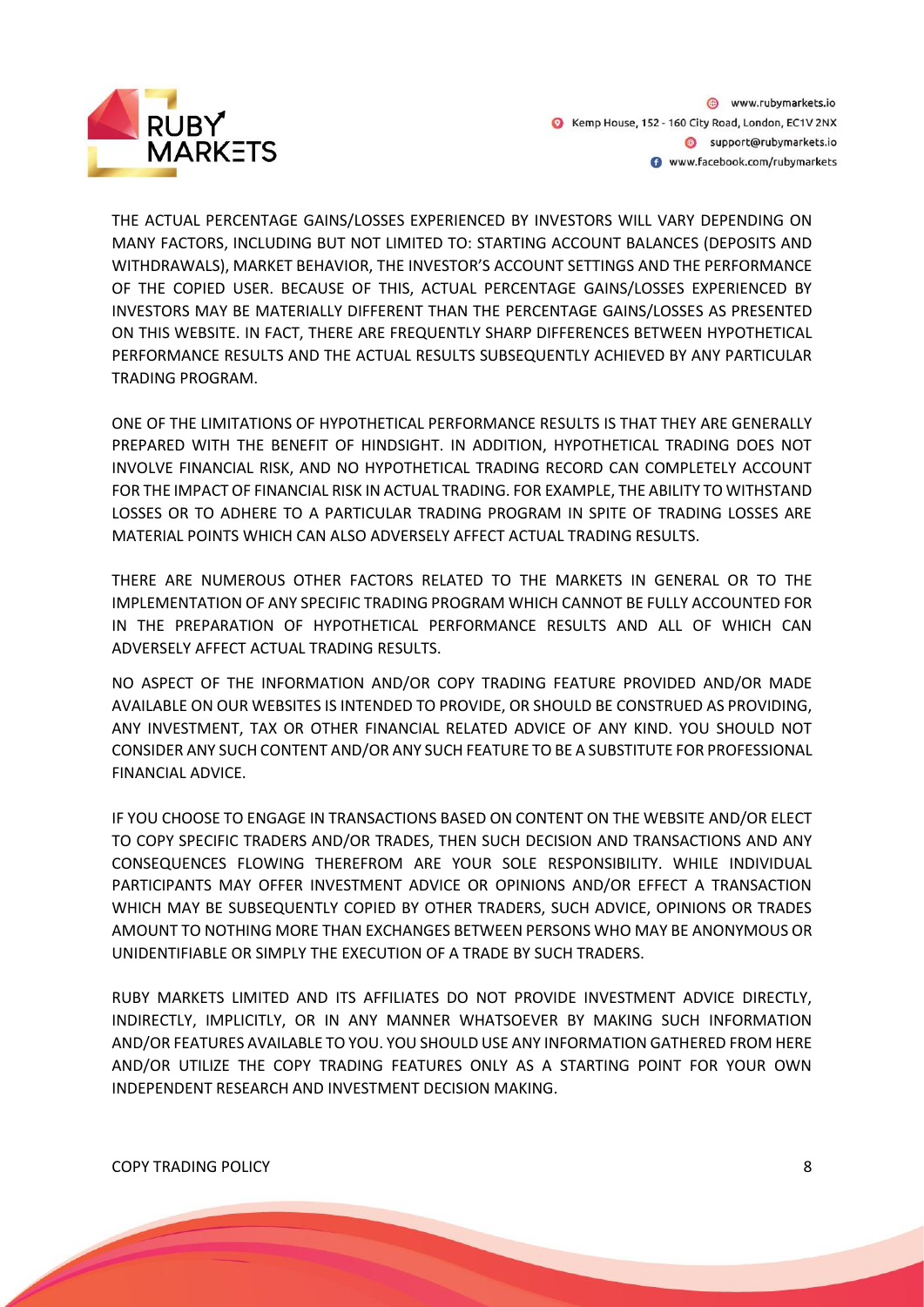

#### INDEMNIFICATION AND LIMITATION OF LIABILITY

YOU EXPRESSLY AGREE THAT YOUR USE OF THE WEBSITE, AND ANY PUBLICATIONS, PRESENTATIONS, FINANCIAL TRADING INFORMATION, PRICING DATA, TRADE DATA, PERFORMANCE INFORMATION, BLOGS, POSTINGS, OR OTHER INFORMATION, CONTENT, SERVICES AND MATERIALS CONTAINED IN, ACCESSED VIA, OR DESCRIBED ON OUR WEBSITE, IS AT YOUR OWN RISK, AND THAT ALL SUCH INFORMATION, CONTENT, SERVICES AND MATERIALS ARE PROVIDED ON AN "AS IS" AND "AS AVAILABLE" BASIS.

TO THE FULL EXTENT PERMISSIBLE BY APPLICABLE LAW, WE MAKES NO, AND HEREBY DISCLAIMS ALL, REPRESENTATIONS OR WARRANTIES OF ANY KIND, EXPRESS OR IMPLIED, AS TO THE AVAILABILITY, OPERATION AND USE OF OUR WEBSITES OR THE INFORMATION, CONTENT, MATERIALS OR SERVICES ON OR ACCESSED VIA OUR WEBSITES, INCLUDING BUT NOT LIMITED TO WARRANTIES OF MERCHANTABILITY, FITNESS FOR A PARTICULAR PURPOSE, TITLE, NON-INFRINGEMENT, AND IMPLIED WARRANTIES ARISING FROM COURSE OF DEALING OR COURSE OF PERFORMANCE.

NEITHER THE WEBSITE, NOR ANY INFORMATION, CONTENT, MATERIALS, OR SERVICES AVAILABLE VIA THE SITE, CONSTITUTES OR IS INTENDED TO CONSTITUTE, OR SHOULD BE CONSTRUED AS, A SOLICITATION OR ANY OFFER TO BUY AN INTEREST IN ANY SECURITY, INVESTMENT ADVICE OR A RECOMMENDATION OR PROMOTION OF ANY TRANSACTION OR OTHER FINANCIAL PRODUCT, INVESTMENT MANAGER, OR TRADING OR INVESTMENT STRATEGY.

IN ADDITION, WE DO NOT REPRESENT OR WARRANT THAT THE INFORMATION ACCESSIBLE VIA THE SITE IS ACCURATE, COMPLETE, RELIABLE OR CURRENT AND WE ARE NOT RESPONSIBLE FOR ANY ERRORS OR OMISSIONS THEREIN OR FOR ANY ADVERSE CONSEQUENCES RESULTING FROM YOUR RELIANCE ON ANY ASPECT OF THE SITE.

FURTHER, WE MAKE NO REPRESENTATIONS AND WARRANTIES THAT OUR WEBSITES WILL BE UNINTERRUPTED, SECURED, OR FREE OF ERRORS OR VIRUSES, OR OTHER HARMFUL COMPONENTS.

IN NO EVENT SHALL WE OR OUR AFFILIATES, OR THE DIRECTORS, OFFICERS, EMPLOYEES, AGENTS OR REPRESENTATIVES OF RUBY MARKETS LIMITED OR ITS AFFILIATES (THE "RUBY MARKETS LIMITED PARTIES") BE LIABLE TO YOU OR ANY THIRD PARTY FOR DAMAGES OF ANY KIND ARISING OUT OF THE USE OF, ACCESS TO, RELIANCE ON, INABILITY TO USE OR IMPROPER USE OF OUR WEBSITES, ANY INFORMATION POSTED ON OUR WEBSITES BY ITS USERS, OR ANY OTHER INFORMATION, CONTENT, MATERIALS OR SERVICES AVAILABLE ON OUR WEBSITES (INCLUDING, BUT NOT LIMITED TO, ANY DIRECT, INDIRECT, SPECIAL, PUNITIVE, INCIDENTAL OR CONSEQUENTIAL DAMAGES OR DAMAGES FOR LOSS OF PROFITS, GOODWILL OR REVENUE, BUSINESS INTERRUPTION, OR LOSS OF DATA), EVEN IF ADVISED OF THE POSSIBILITY OF SUCH DAMAGES, AND REGARDLESS OF THE FORM OF ACTION, WHETHER IN CONTRACT, TORT, OR OTHERWISE.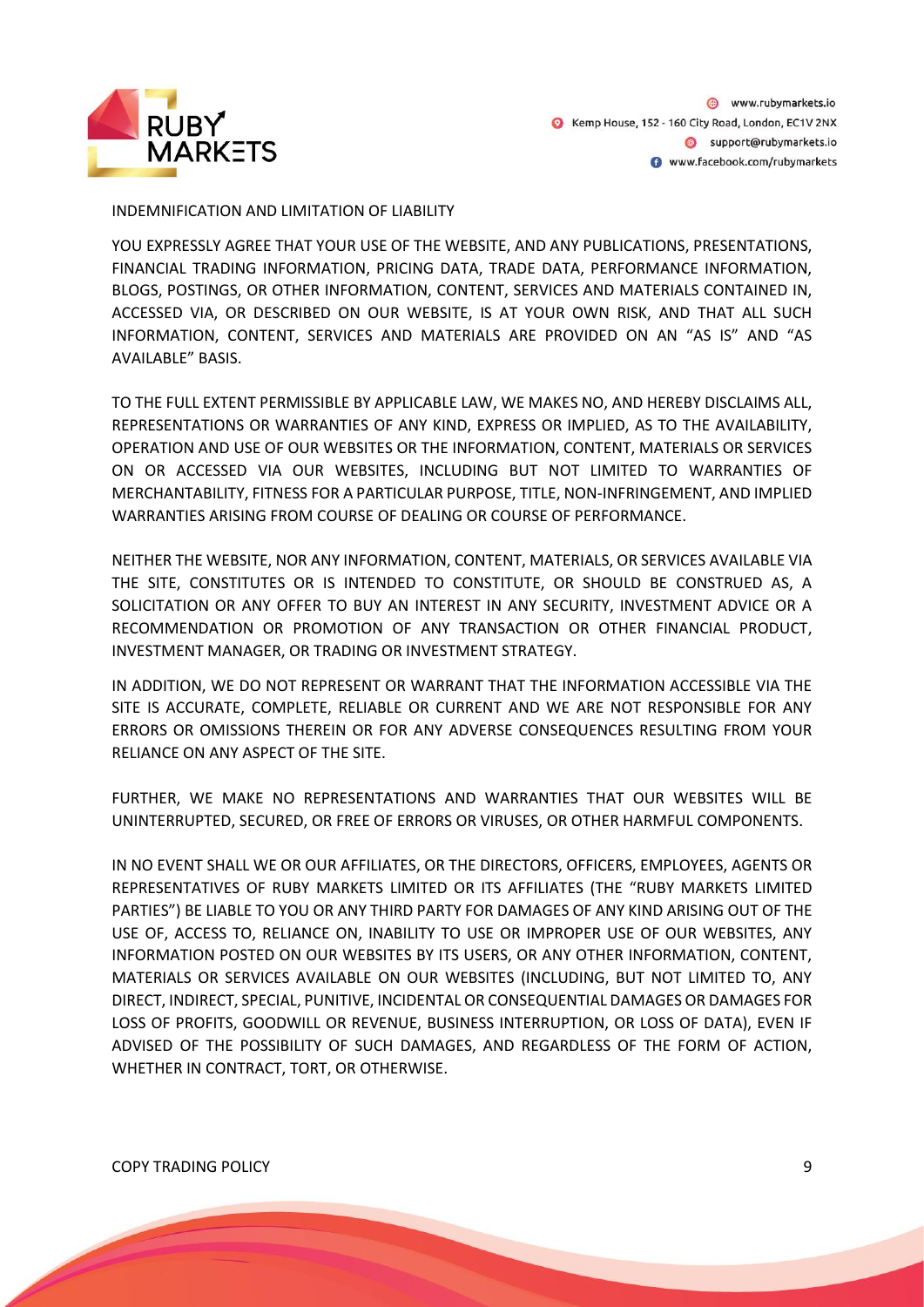

IN ANY EVENT, AND NOTWITHSTANDING, THE MAXIMUM LIABILITY THAT YOU MAY CLAIM FROM US FOR ANY REASON SHALL BE NO MORE THAN THE ACTUAL SUM OF MONEY THAT YOU DEPOSITED IN YOUR ACCOUNT FOR THE PURPOSE OF TRADING THAT MAY HAVE BEEN THE BASIS FOR ANY ACCUMULATED LIABILITY THAT YOU INCUR. CERTAIN STATE LAWS DO NOT PERMIT LIMITATIONS ON IMPLIED WARRANTIES OR THE EXCLUSION OR LIMITATION OF CERTAIN TYPES OF DAMAGES, AND THUS SOME OR ALL OF THE DISCLAIMERS, EXCLUSIONS OR LIMITATIONS ABOVE MAY NOT APPLY TO YOU.

#### **Intellectual Property**

All our intellectual property assets ("IP") including but limited to all copyrights, trademarks, patents, service marks, trade names, software code, icons, logos, characters, layouts, trade secrets, buttons, color scheme and graphics are our sole and exclusive IP and are all protected by local and international intellectual property laws and treaties including all copyright laws and regulations.

You shall respect all such proprietary rights and unless you were given an explicit permission by RUBY MARKETS LIMITED, you shall not use the services, or any other information or the software for any purpose, other than personal ordinary purposes, and You shall not change, sell and/or distribute our services and/or create any products based on our services, or on part of it, without our prior written consent.

Under no circumstances shall you remove any copyright notification from any of our IP or unlawfully use our downloadable software. The use of our services and/or software does not grant you any rights other than those granted to you by revocable license in any way. We own all the images displayed on our website and software.

You may not use these images in any way other than the manner in which we provide them. Should you wish to use any of our images for any other purpose you must obtain prior written consent from us in advance. Nothing contained on our websites shall be construed as granting, by implication or otherwise, any license or right to use any trademark without our written permission or such third party that may own the trademarks. Except as expressly stated herein, you may not without our prior written permission alter, modify, reproduce, distribute or commercially exploit any materials, including text, graphics, video, audio, software code, user interface design or logos, from this or any of our websites.

If you link from another website to one or more of our websites, your website, as well as the link itself, may not, without our prior written permission, suggest that we endorse, sponsor or are affiliated with any non-RUBY MARKETS LIMITED website, entity, service or product, and may not make use of any of our IP other than those contained within the text of the link.

#### COPY TRADING POLICY 2008 10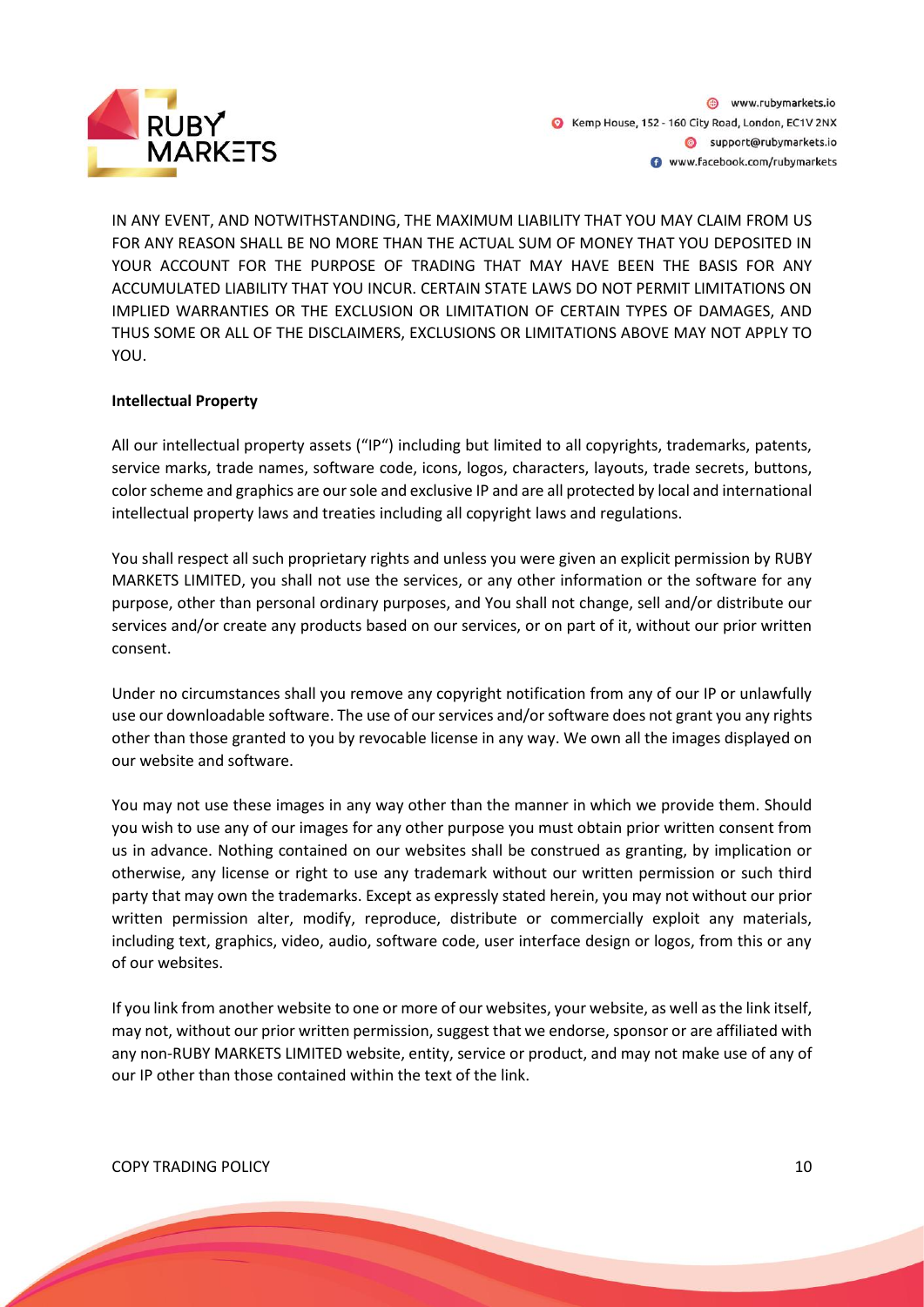

#### **Disclaimer of Warranties**

The Services and the Software should be used with knowledge and skill notwithstanding any particular user's investment objectives, financial situation, or means, and RUBY MARKETS LIMITED is not soliciting any action based upon it.

RUBY MARKETS LIMITED does not recommend any form of financial transaction; or solicit to enter into any financial transaction, financial engagement; or otherwise encourage you to follow any specific trading strategy in any jurisdiction in which such an offer or solicitation, or trading strategy would be illegal. RUBY MARKETS LIMITED expressly disclaim all warranties of any kind, express or implied.

The Services and/or the Software are provided "AS-IS", and RUBY MARKETS LIMITED and/or any thirdparty Information Provider provide these services without responsibility for accuracy and correctness. By using the services and/or the software you agree that errors and/or omissions contained in such information shall not be made the basis for any claim, demand or cause of action against RUBY MARKETS LIMITED.

You acknowledge that the services and/or the software are beta versions at the stage of development. Consequentially, during any beta stage the services and/or the software is unstable and may not work error free.

We do not warrant that the functions contained in the services and/or the software will meet your requirements or that the operation of the Services and/or the Software will be uninterrupted or error free. The entire risk as to the quality and performance of the Services and/or the Software is with You.

#### **Limitation of Liability**

RUBY MARKETS LIMITED AND/OR ANY THIRD-PARTY SUPPLIER EXPRESSLY DISCLAIM ANY AND ALL WARRANTIES, EXPRESS OR IMPLIED, INCLUDING, WITHOUT LIMITATION, WARRANTIES OF SATISFACTORY QUALITY AND FITNESS FOR A PARTICULAR PURPOSE, WITH RESPECT TO THE SERVICES AND/OR THE SOFTWARE OR ANY USE THEREOF. IN NO EVENT SHALL EITHER OF THEM BE LIABLE FOR ANY DIRECT, INDIRECT, INCIDENTAL, PUNITIVE, OR CONSEQUENTIAL DAMAGES OF ANY KIND WHATSOEVER WITH RESPECT TO THE APPLICATION AND THE USE THEREOF.

YOU HEREBY SPECIFICALLY AGREE AND ACKNOWLEDGE THAT THE ABOVE WARRANTY IS EXHAUSTIVE, AND IS IN LIEU OF ANY OTHER WARRANTY, EXPRESS OR IMPLIED. IN NO EVENT SHALL RUBY MARKETS LIMITED AND/OR ANY THIRD-PARTY SUPPLIER OR THEIR DIRECTORS, OFFICERS, EMPLOYEES, CONTRACTORS AND AGENTS BE LIABLE FOR LOST PROFITS, LOST SALES, LOST BUSINESS, LOST OPPORTUNITY, LOST INFORMATION, LOST OR WASTED TIME OR ANY SPECIAL, INCIDENTAL OR